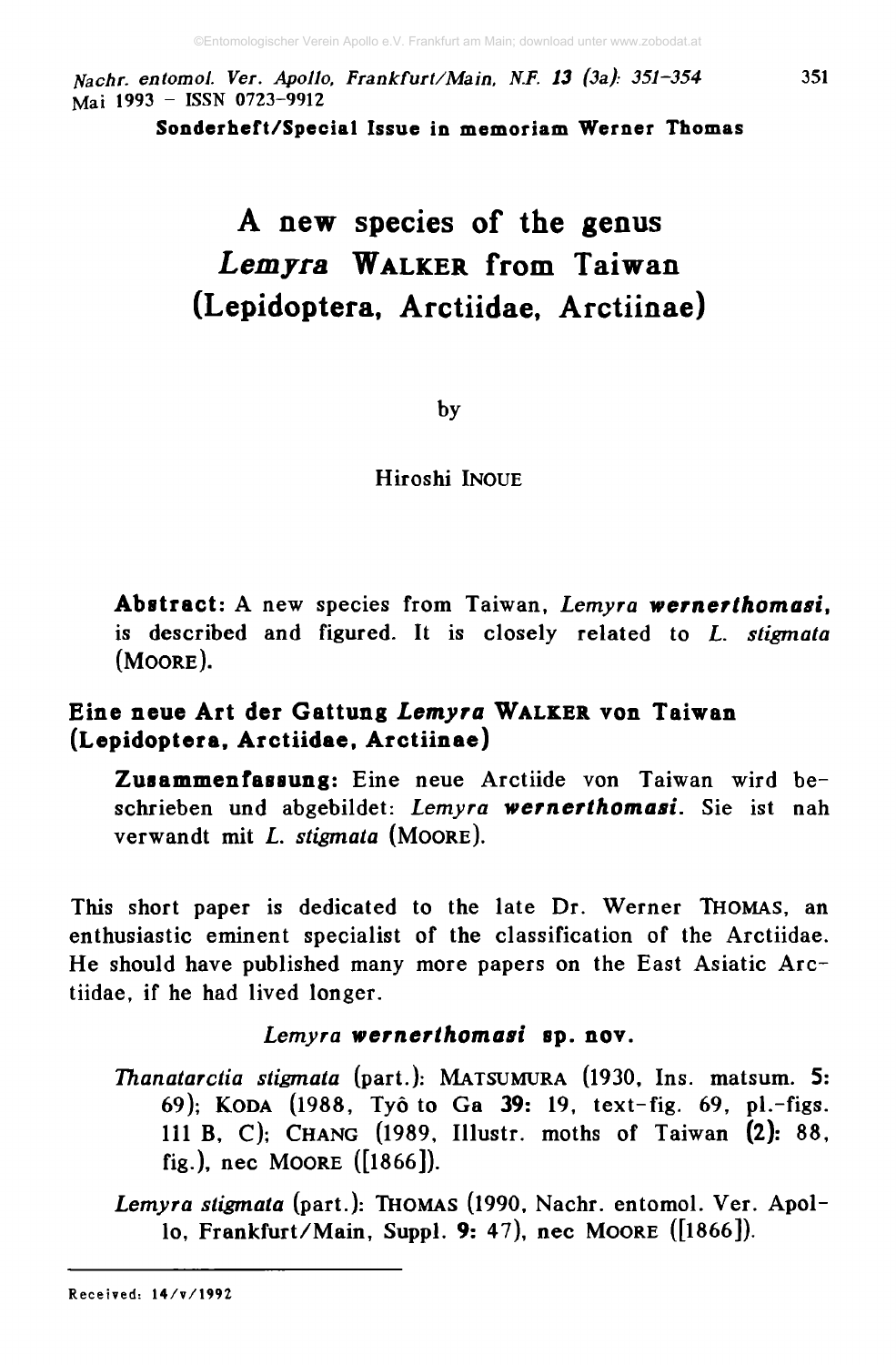

Fig. 1: *Lemyra wernerthomasi* sp. nor., paratype d". Fig. 2: ditto, holotype cf. Fig. 3: ditto, male genitalia (H. INOUE slide 11597), with aedeagus. Below: right valva, greatly magnified. Fig. 4: *L. stigmata* (MOORE), male genitalia (H. INOUE slide 10593). Below: right valva. greatly magnified.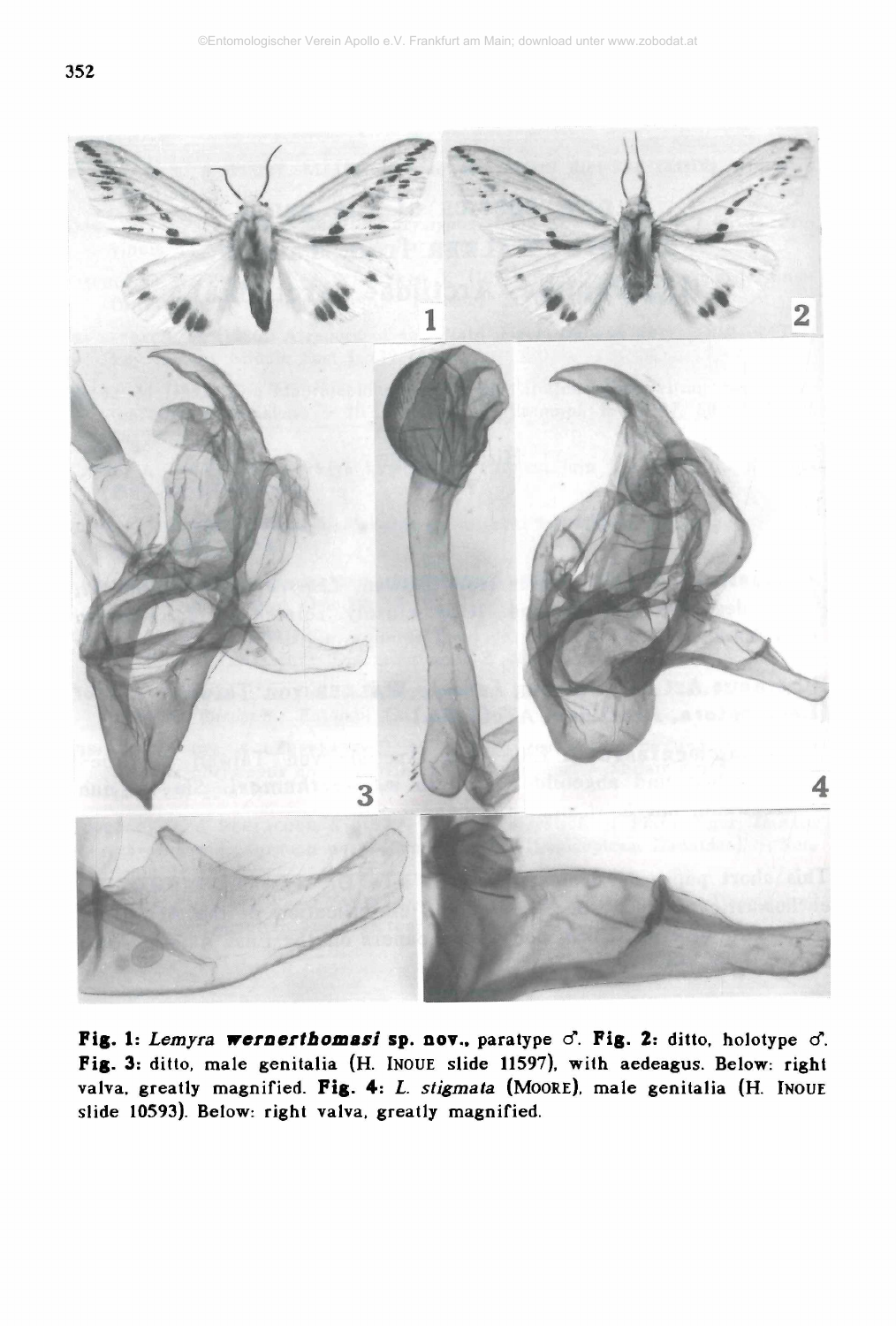#### Description

Male. Closely related to *L. stigmata* (MOORE), but in general black maculation on both wings heavier; forewing with oblique spotted band nearly complete from apex to the middle of hindmargin where the spot becomes an oblong bar extending baseward, a black spot at costa just above dorsal angle of cell, cell-end spot absent, subterminal row of spots ill-defined. Hindwing with subterminal spots heavy at ventral half to tornus, sometimes a spot in cellule 5 and at costa. On under surface the maculation clear, but postmedian fascia becomes thinner at ventral half. Length of forewing: 20—22 mm.

Male genitalia. Uncus more slender, valva broader at apical half than in *L. stigmata.*

Female. Unknown.

Holotype  $\sigma$ : Alishan, Chiai Hsien, 7. viii. 1974 (Y. SHIBATA).

Paratypes: type-locality, 25. ix. 1906, 1  $\sigma$  (A. E. WILEMAN); Lishan, Taichung Hsien, 22. viii. 1972, 1  $\sigma$  (ex Y. KISHIDA); Mts. Nanhutashan, Deishankou, 2300 m, Taichung Hsien, 1. viii. 1990.  $1 \circ$  (M. Owada).

All material in coll. INOUE. The holotype will finally be deposited in The Natural History Museum, London (formerly British Museum (Natural History)).

Distribution. Taiwan.

#### **References**

CHANG, B. S. (1989): Illustrated moths of Taiwan (2). - 310 pp.. The Taiwan Museum.

KODA, N. (1988): A generic classification of the subfamily Arctiinae of the Palaearctic and Oriental regions based on the male and female genitalia (Lepidoptera, Arctiidae), Part II.  $-$  Tyô to Ga 39 (1): 1-79.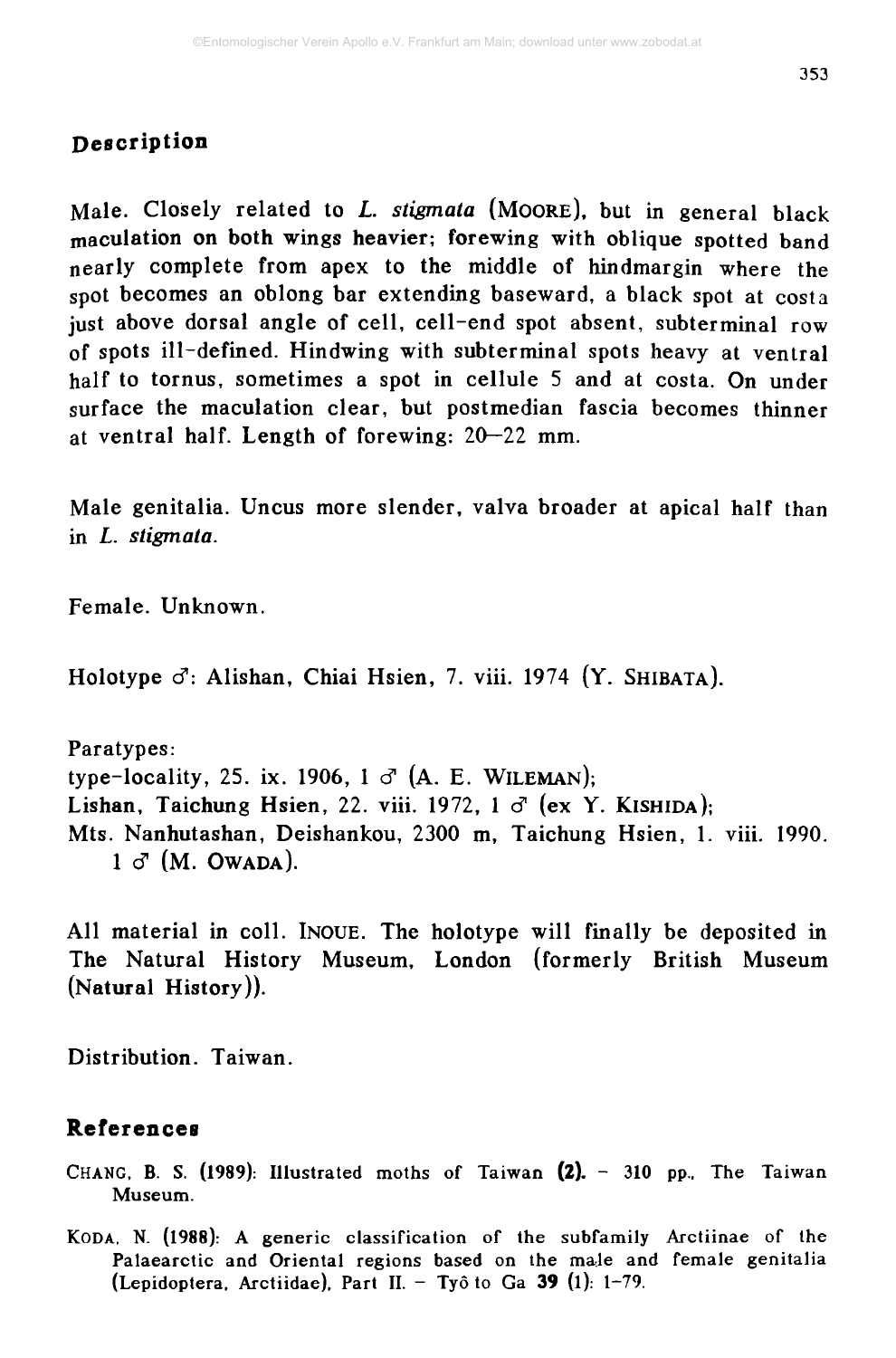- MATSUMURA, S. (1930): A catalogue of the Arctiidae of the Japan-Empire. Ins. matsum . **5:** 58-94.
- MOORE, F. ([1866]): On the lepidopterous insects of Bengal. Proc. zool. Soc. London **1865:** 755-823.
- THOMAS, W. (1990): Die Gattung Lemyra (Lepidoptera, Arctiidae). Nachr. entomol. Ver. Apollo, Frankfurt/Main, N.F. Suppl. 9: 1-83.

Address of the author:

Prof. Dr. Hiroshi Inoue, 311-2, Bushi, Iruma City, Saitama Pref. 358, Japan